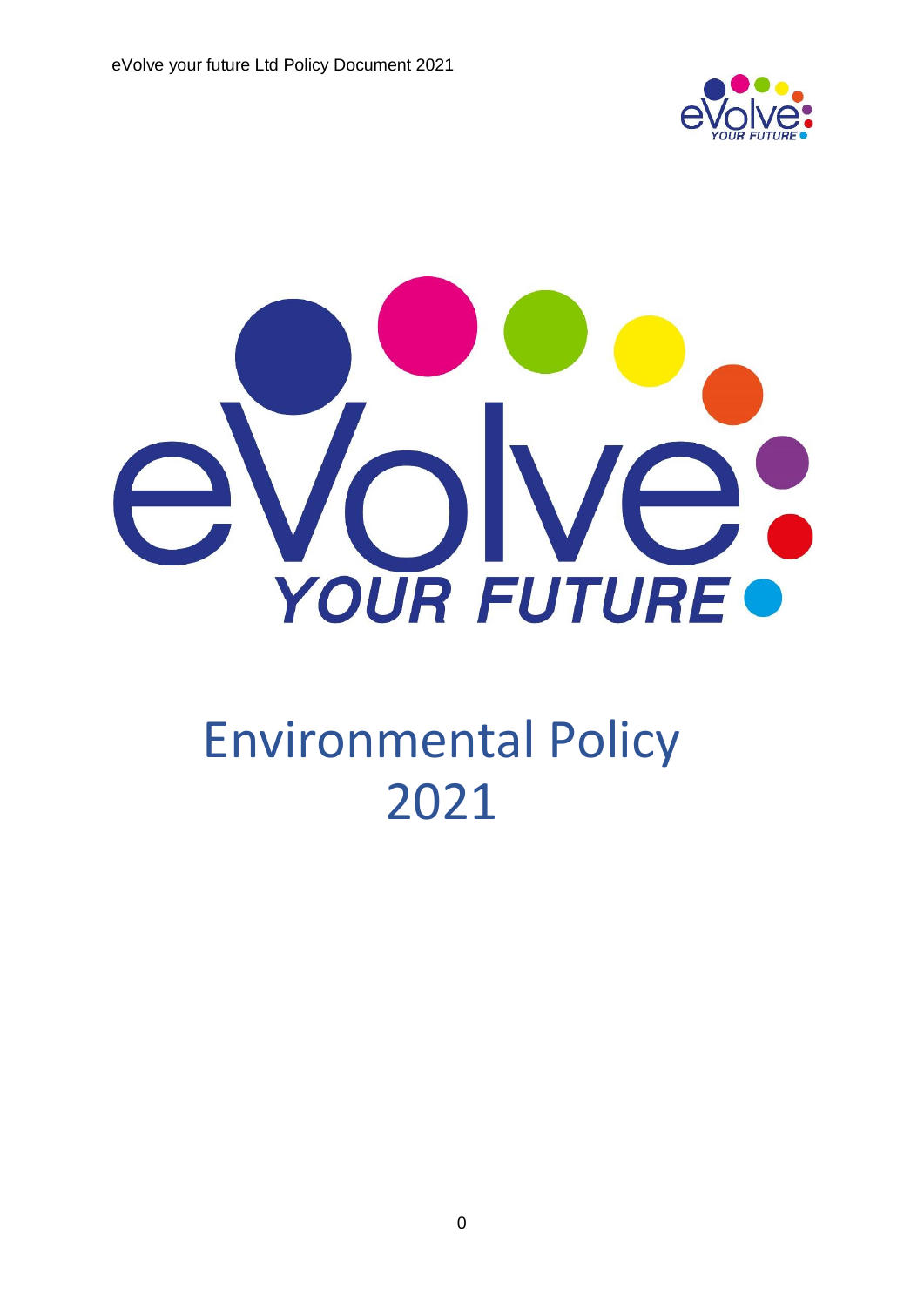

### Contents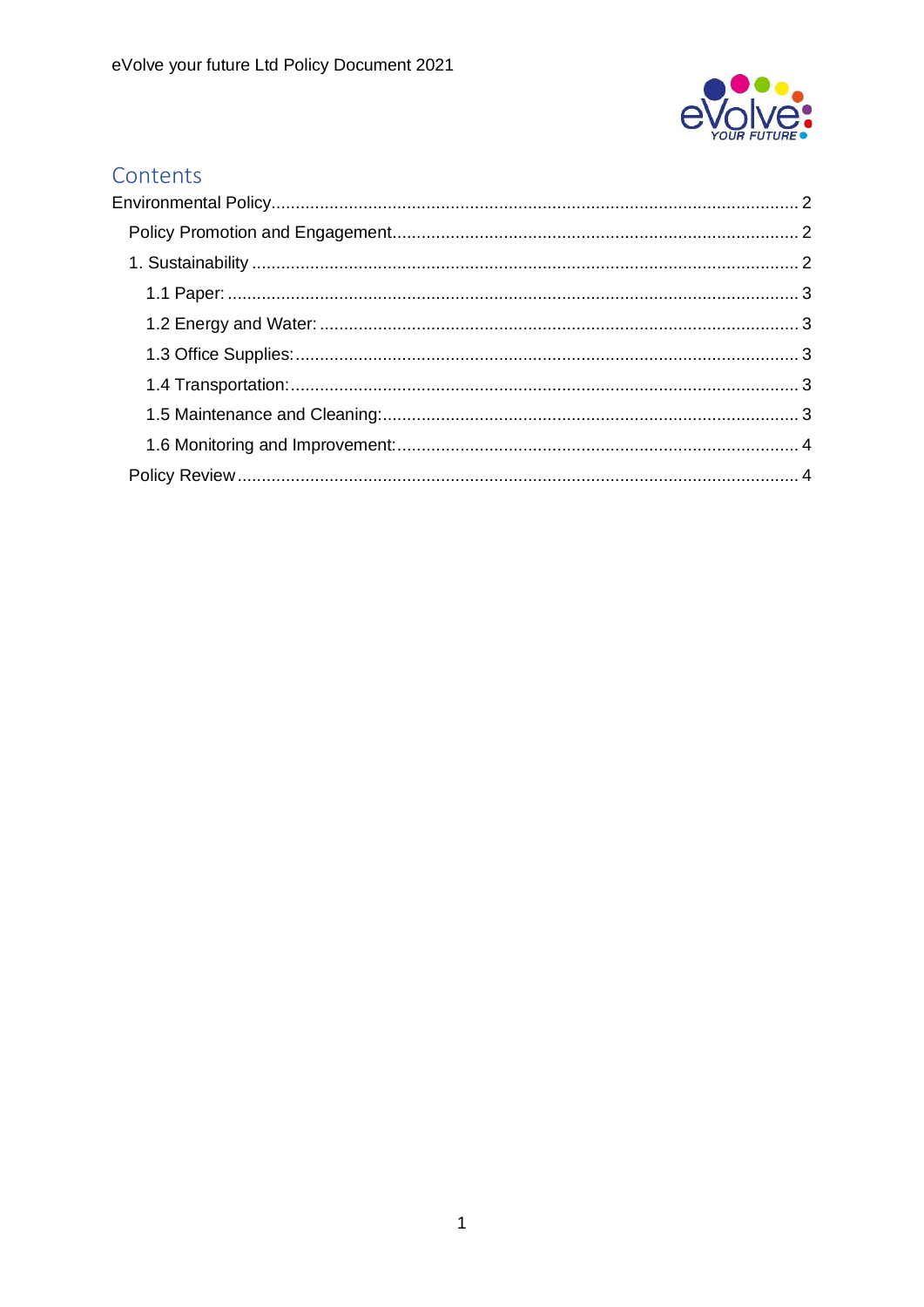

## <span id="page-2-0"></span>**Environmental Policy**

#### <span id="page-2-1"></span>**Policy Promotion and Engagement**

All staff working for eVolve your future Ltd are required to read our policy documents and sign to confirm that they have done so.

EYF policies are reviewed annually unless there is a legislative or ethical reason for change to policy during the year. All colleagues are provided with an update document detailing any changes that have occurred following the last review. Each review is dated and version controlled. These changes are discussed in Team meetings with all staff and the understanding of these updates is also confirmed by a signature sheet.

Policies are in place to ensure that the company and it's staff are compliant with statutory legislation, partner regulations and the company specific requirements.

All relevant Policies can be accessed from the eVolve your future website, found at:

#### [www.evolveyourfuture.co.uk](http://www.evolveyourfuture.co.uk/)

Learners are made aware of the availability of these policies when they are signed up to our courses.

Policies are available to partners on request.

#### <span id="page-2-2"></span>**1. Sustainability**

We are committed to meeting, or exceeding, the requirements of applicable environmental laws and regulations as well as any other voluntary commitments to which we subscribe and will use systematic measurement, review and control programs in order to identify and minimise our impact on the environment.

We will develop, document and communicate the general principles and practices of our policy to our employees and to the general public and actively seek methods to prevent pollution at source, to continually improve our environmental performance and improve our systems to produce goods and services more efficiently.

We will seek wherever possible, methods to minimise wasteful use of energy and materials, to reuse energy and materials within our own processes and to recycle remaining waste products.

We will train you in the specific practices related to your own job role in order that you can promote the protection of the environment.

We recognise that we have a responsibility to the environment beyond legal and regulatory requirements and are committed to reducing our environmental impact by continually improving our environmental performance, which is an integral part of our business strategy and operating methods and will encourage customers, suppliers and other stakeholders to do the same.

In doing so we will always endeavor to:

• Comply with and exceed all relevant regulatory requirements.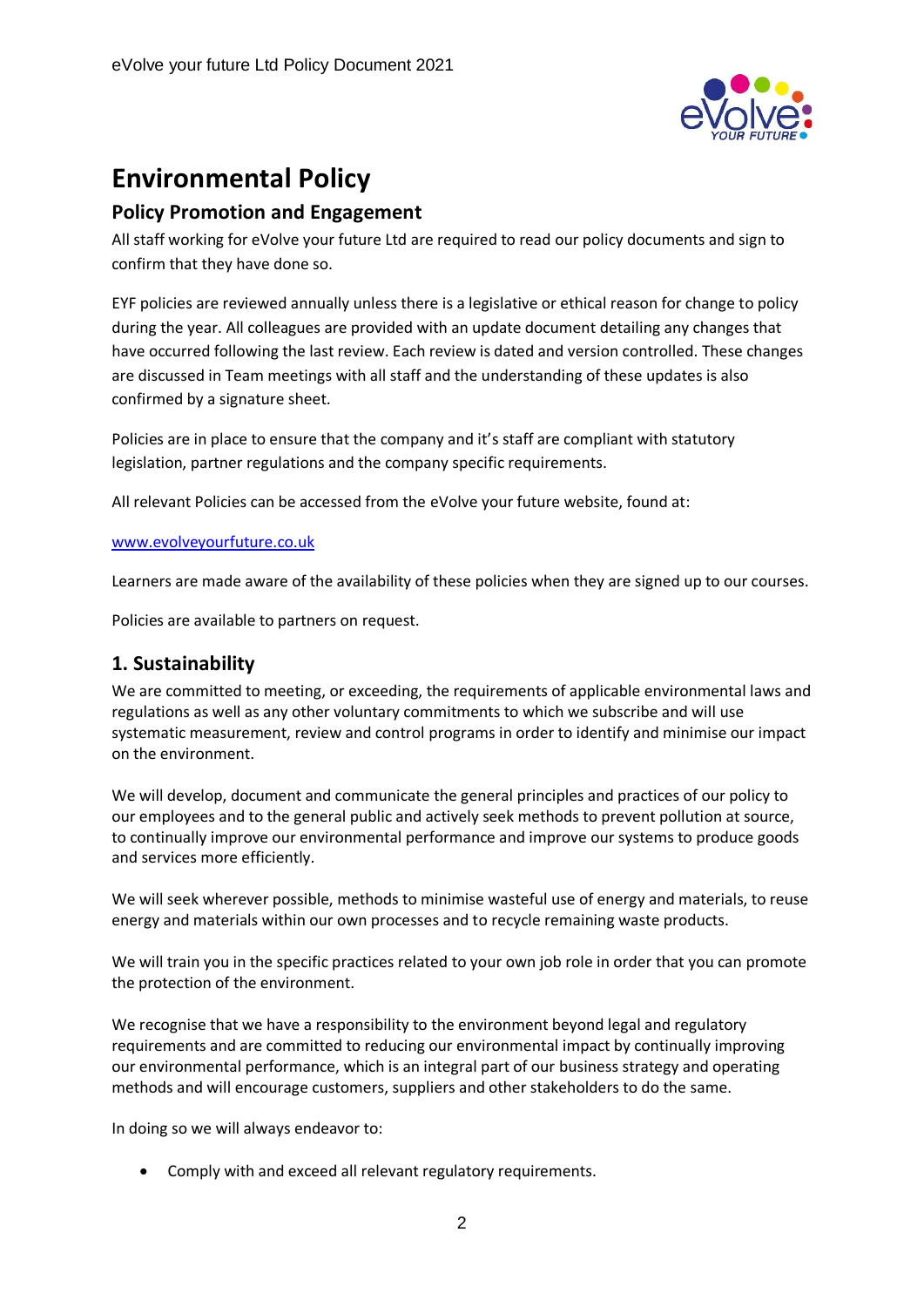

- Continually improve and monitor environmental performance.
- Continually improve and reduce environmental impacts.
- Incorporate environmental factors into business decisions.
- Increase employee awareness through support and training.
- Involve employees in the implementation of this policy, for greater commitment and improved performance.
- Update this policy annually in consultation with employees and other stakeholders where necessary.
- Provide employees with relevant environmental training.
- Work with suppliers, contractors and sub-contractors to improve their environmental footprint and performance.
- Use local labour, services and materials where available to reduce  $CO<sub>2</sub>$  emissions and support the local community.

In support of the above you are also required to support the Company by:

#### <span id="page-3-0"></span>1.1 Paper:

- Minimising the use of paper in the office.
- Reducing packaging as much as possible.
- Seeking to purchase recycled and recyclable paper products.
- Reuse and recycle paper where possible.

#### <span id="page-3-1"></span>1.2 Energy and Water:

- Seeking to reduce the amount of energy used as far as practicable.
- Switching off lights and electrical equipment when not in use.
- Adjusting heating with energy consumption in mind.
- Taking into consideration energy consumption and efficiency when procuring new products or services.

#### <span id="page-3-2"></span>1.3 Office Supplies:

- Evaluating if the need can be met in another way.
- Exploring if renting/sharing is a viable option before purchasing equipment.
- Evaluating the environmental impact of any new products we intend to purchase.
- Seeking to buy environmentally friendly and efficient products.
- Reusing and recycling where possible.

#### <span id="page-3-3"></span>1.4 Transportation:

- Reducing the need to travel, restricting to necessity business trips only.
- Promoting the use of alternatives such as e-mail or video/phone conferencing.
- Making additional efforts to accommodate the needs of those using public transport or bicycles.
- Using green/low emission vehicles which will be rigorously maintained.

#### <span id="page-3-4"></span>1.5 Maintenance and Cleaning:

- Complying with and exceed all relevant regulatory requirements.
- Continually improve and monitor environmental performance.
- Continually improve and reduce environmental impacts.
- Incorporating environmental factors into business decisions.